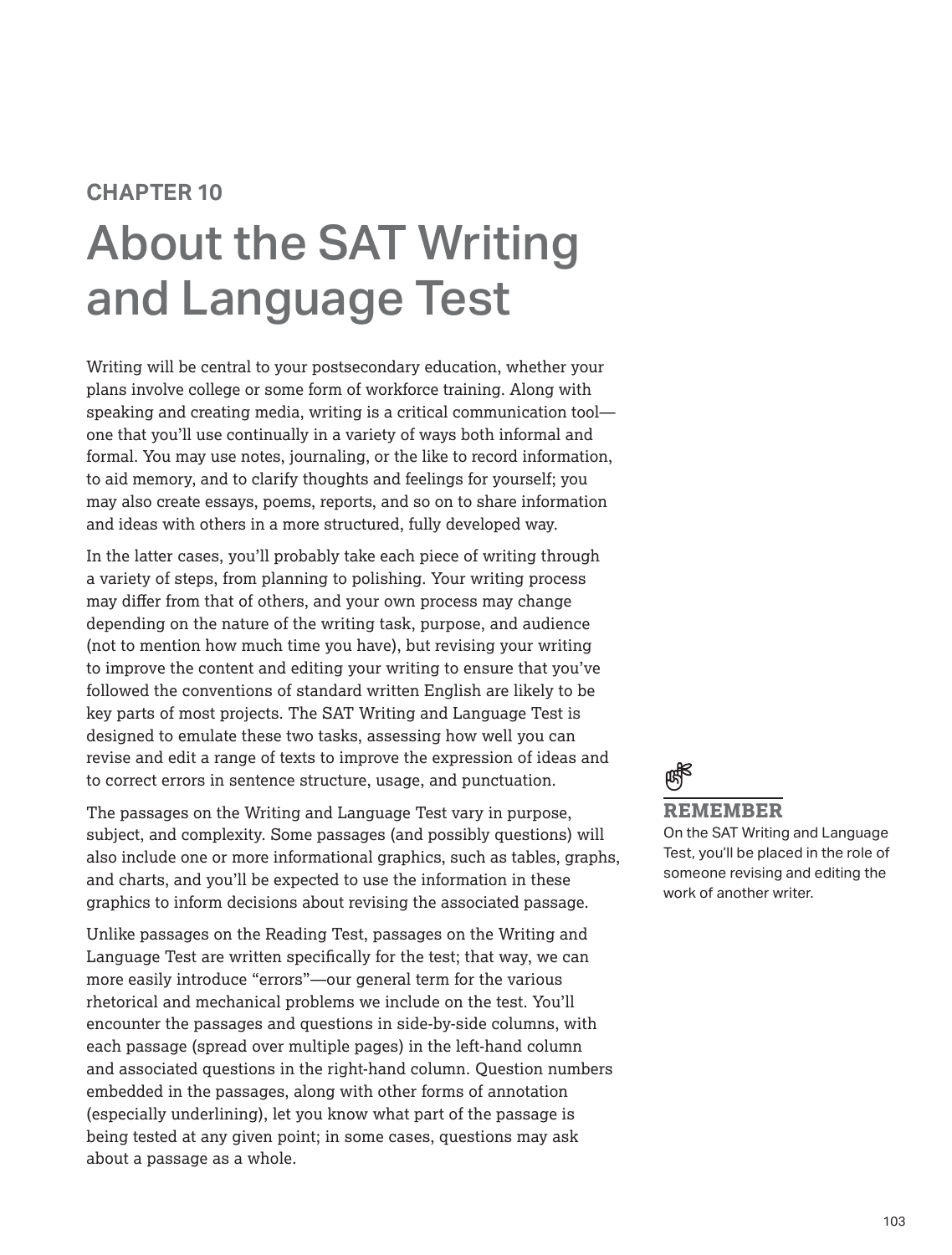## **PRACTICE AT [satpractice.org](http://satpractice.org)**

Getting a good score on the Writing and Language Test isn't about rote recall of language "rules." You'll instead need to consider context often at the paragraph or passage level—when choosing your answer.



### **REMEMBER**

In many cases, a boxed question number as well as underlining specify the part of the passage that a particular question refers to.



#### **REMEMBER**

Some questions with an underlined portion may not include directions. For these questions, assume that your task is to select the answer that's the most effective or correct.

### **REMEMBER**

Some questions include a "NO CHANGE" option; choose this answer if you think the original text presented in the passage is the best choice.

You'll be asked questions that deal with the expression of ideas in a passage—specifically, questions about topic development, organization, and effective language use. You'll also be given questions that require you to apply your knowledge of the conventions of standard written English to the passage—specifically, to recognize and correct errors in sentence structure, usage, and punctuation. All of the questions are based in multiparagraph passages, so each question has an extended context and no question requires the rote recall of language "rules." As a group, the questions call on the same sorts of revising and editing skills that you're using already in your high school classes and that are important to have in order to be ready for and to succeed in college and workforce training programs.

The rest of this chapter offers a general description of the Writing and Language Test. The following two chapters go into more detail about the question types that are included on the test.

### Writing and Language Test Format

Before we delve into the passages and questions, let's take a look at the test format. Understanding how things work will help you get a quick start on test day and allow you to focus your full attention on answering the questions.

A sample of the Writing and Language Test format appears on the next page. Each passage will be headed by a title in boldface type. The passage itself will be spread across multiple pages (so, unless you're on the last question set on the test, don't assume that you've reached the end of a given passage until you see the title of the next one). The passage is positioned in the left-hand column of each page, and the questions related to the portion of the passage on that page appear in order in the right-hand column.

Most questions are "anchored" to a particular location in the passage via a boxed question number in the passage. Sometimes this boxed number will stand alone; in these cases, the associated question will tell you what to do, such as consider adding a sentence at that point. At other times, this boxed number will be followed by underlined text; for these questions, you'll have to consider which of four answer options results either in the most rhetorically effective expression in the context of the passage or in an expression that's correct in terms of standard written English sentence structure, usage, or punctuation. While some questions with an underlined portion include a questionspecific direction (as in question 1), others don't (as in question 2). When there are no additional directions, assume that you're to choose the option that's the most rhetorically effective in context or that results in a conventionally correct expression. If a question includes a "NO CHANGE" option—it'll always be the first answer choice—pick it if you think the original version presented in the passage is the best option; otherwise, pick one of the three alternatives.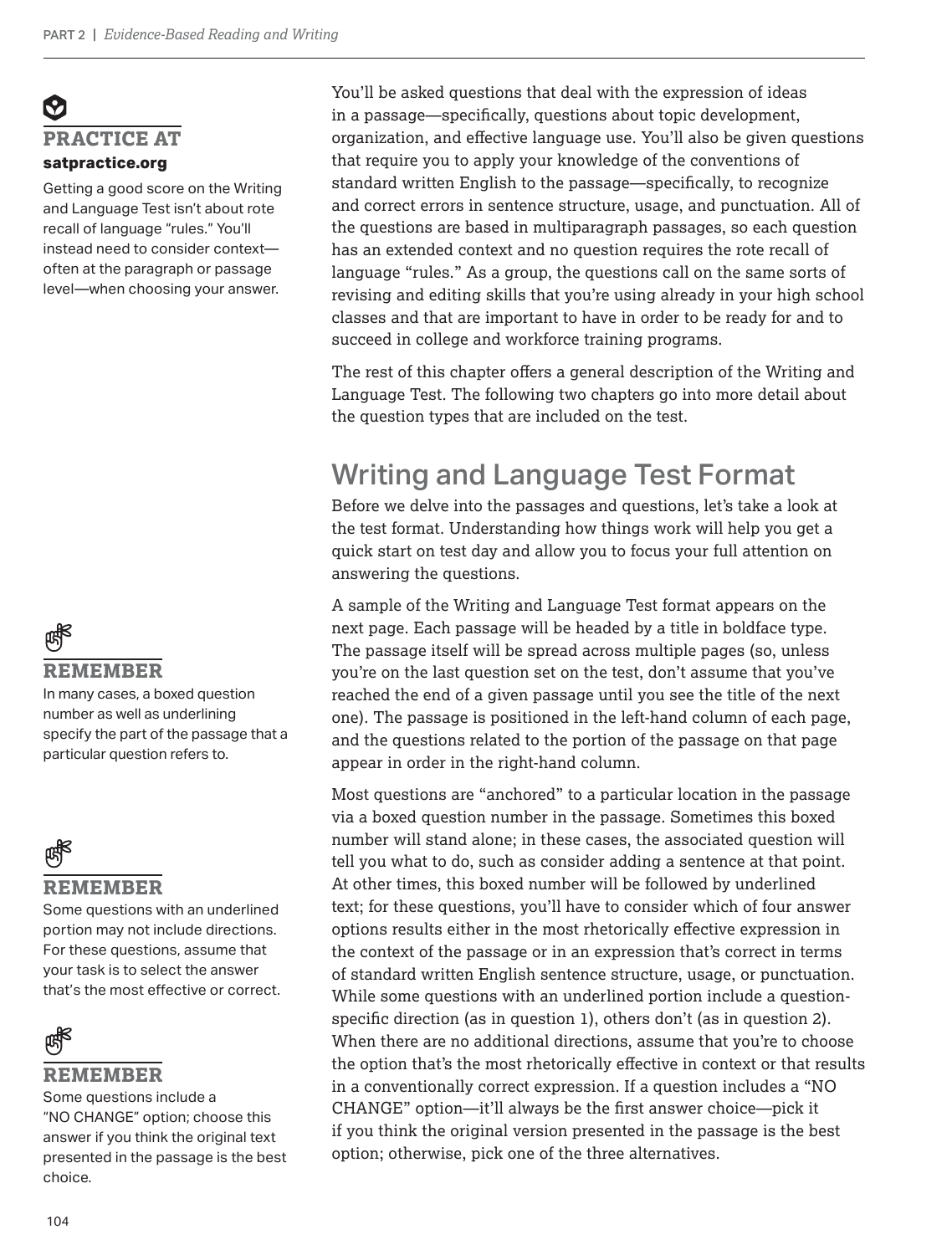#### **Questions 1-11 are based on the following passage.**

#### A Life in Traffic

A subway system is expanded to provide service to a growing suburb. A bike-sharing program is adopted to encourage nonmotorized transportation. **1** To alleviate rush hour traffic jams in a congested downtown area, stoplight timing is coordinated. When any one of these changes **2** occur, it is likely the result of careful analysis conducted by transportation planners.

The work of transportation planners generally includes evaluating current transportation needs,

#### **1**

Which choice best maintains the sentence pattern already established in the paragraph?

- A) NO CHANGE
- B) Coordinating stoplight timing can help alleviate rush hour traffic jams in a congested downtown area.
- C) Stoplight timing is coordinated to alleviate rush hour traffic jams in a congested downtown area.
- D) In a congested downtown area, stoplight timing is coordinated to alleviate rush hour traffic jams.

**2**

- A) NO CHANGE
- B) occur, they are
- C) occurs, they are
- D) occurs, it is

You may come across some other forms of passage annotation as well. If the paragraphs in a passage or the sentences in a paragraph are numbered, one or more questions will refer to those numbers. You may be asked, for example, to consider where a particular sentence should be placed in a paragraph (e.g., "after sentence 3"). You may also, on occasion, be advised that a particular question asks about the passage as a whole. In that case, you'll have to apply your understanding of the entire passage when answering the question.

### Writing and Language Test Passages

The passages on the Writing and Language Test are varied in order to better assess whether you can apply your revising and editing knowledge and skills in a wide range of contexts important for college and career. Passages differ in purpose: Some primarily serve to relate events or experiences narratively, while others serve mainly to convey information, explain a process or idea, or argue for a particular way of thinking or acting. Passages also represent numerous different subject areas. In addition, passages vary in complexity, with some being relatively straightforward and others being highly challenging.

Let's consider some of the key features of Writing and Language Test passages.

§ **Purpose:** As previously mentioned, some Writing and Language Test passages are focused on narrating experiences in a storylike way. Though there is no fiction passage on the Writing and Language Test (as there is on the Reading Test), a nonfiction narrative, such as one recounting a historical event or relating the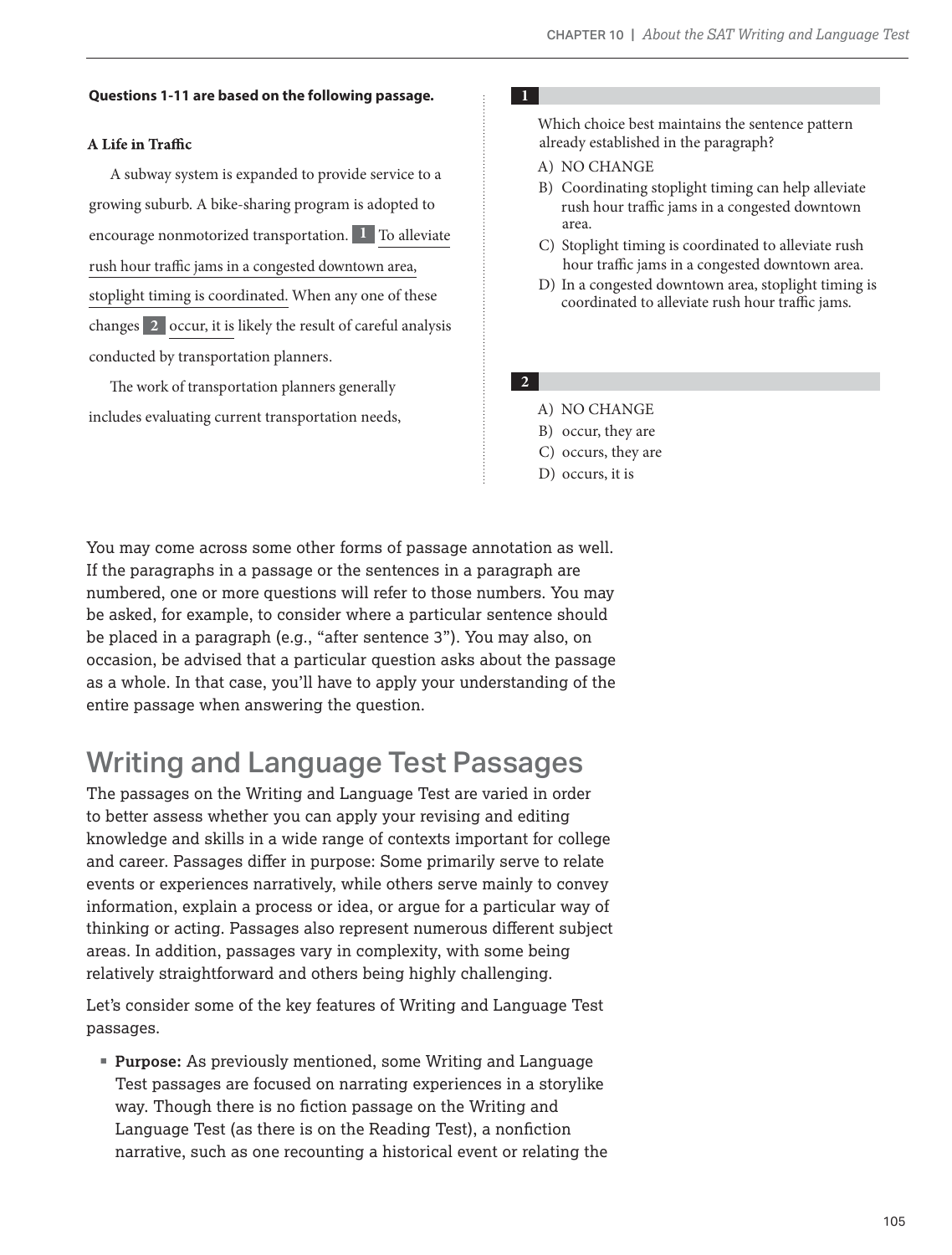

Passage purpose, subject matter, and complexity will vary in order to provide a broad assessment of your revising and editing knowledge and skills.



When you answer questions on the Writing and Language Test that relate to informational graphics, you'll be using skills similar to those you'll use on Problem Solving and Data Analysis questions on the SAT Math Test and some Synthesis questions on the SAT Reading Test.

steps in a scientific investigation, is found in each administration. Other passages on the test serve mainly to inform, to explain, or to argue in support of a claim.

- § **Subject:** Writing and Language Test passages cover a variety of subject areas, including career-related topics, the humanities, history/social studies, and science. Passages on career-related topics aren't workplace documents, such as memos or reports; instead, they're general-interest pieces on jobs, trends, issues, and debates in common career pathways, such as health care and information technology. Humanities passages focus on the arts and letters and include texts on fine art, film, music, literature, and the like. History/social studies passages include texts on topics in history as well as in the social sciences, such as anthropology, archaeology, economics, and psychology. Science passages cover foundational scientific concepts as well as recent advances in fields such as Earth science, biology, chemistry, and physics.
- § **Complexity:** The reading challenge posed by the passages on the test varies. Some passages are relatively straightforward. They may, for example, have a very clear purpose, present a fairly small amount of information, and use familiar language. Other passages, by contrast, are more complex. They may have a more subtle purpose, require the reader to follow a complicated series of events, and make use of long and involved sentences. (It's important to note that each Writing and Language Test has a similar range of passage complexity, so you shouldn't worry about taking a test that has nothing but highly challenging passages.)

One additional feature of passages is also important to note here.

§ **Informational graphics:** Passages (and occasionally questions) on the Writing and Language Test may include one or more tables, graphs, charts, or the like that relate to the topic of the passage. A graphic may, for example, provide additional statistical support for a point made in the passage. Questions may ask you, for example, to use information from the graphic(s) to correct an error in the writer's reporting of data, to replace the passage's vague description of findings with a more precise one using specific quantities, or to develop a point the writer makes more fully.

All of the passages on the Writing and Language Test are high-quality, well-edited pieces of writing developed specifically for the test. They convey interesting information, explore intriguing ideas, and offer new insights. Although the primary purpose of the passages is to help assess your revising and editing knowledge and skills, it's our hope that you find the passages engaging and worth reading.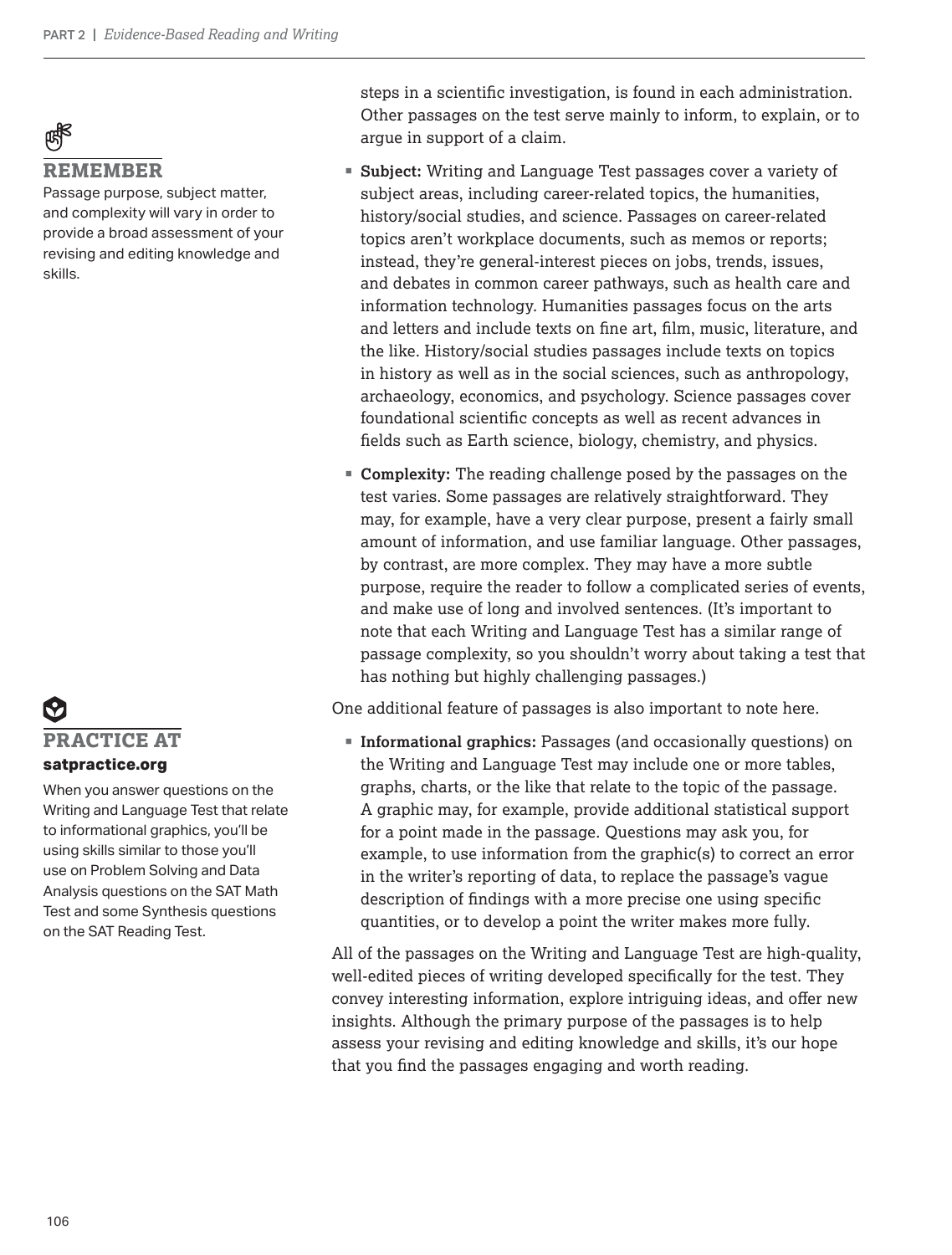## Writing and Language Test Questions

Now that we've talked about the passages on the Writing and Language Test, it's time to turn to the questions. All of the questions are multiple-choice, which means that you'll pick the best of four answer options for each question. The questions are also all centered in multiparagraph passages, so you won't be tested on isolated rhetorical or grammar, usage, and mechanics skills. Because all questions are passage based, you'll want to consider the passage context carefully before answering each question. Sometimes focusing only on the sentence that a particular question refers to is enough to get that question right, but in other cases you'll have to think about an entire paragraph or the passage as a whole to get a good feel for the best response. Questions are sequenced in order of appearance, meaning that questions addressing the first paragraph come before those addressing the second paragraph, and so on. Any questions about the passage as a whole come last in a set. You'll encounter questions about informational graphics in the most logical spots in the order.

The questions on the test are designed to reflect as closely as possible the kinds of revising and editing decisions that writers and editors make. Think about a piece of writing that you've written and then gone back to improve. When you reread what you'd written, what came to mind? Maybe you realized that a particular point you were making didn't have enough support, so you added some. Maybe you recognized that you'd forgotten to put in a transition between two ideas, so you clarified the connection. Or maybe you saw that a subject and verb didn't agree, so you corrected the problem. Although you're not working with your own writing on the Writing and Language Test, the thinking process you'll use as you revise and edit the passages on the test is similar.

The questions also often reflect the demands of the specific sort of passage you're working with. In some passages (particularly those with informational graphics), data are important, so you're likely to be working to improve the accuracy, precision, and general effectiveness of the writer's use of those data. In other passages ( particularly in narratives), sequence will be central, so a question about the logical order and flow of information and ideas is likely to show up. Although the passages are grounded in particular subject areas, the questions don't test your background knowledge of the specific topics covered. The passages and any supplementary material, such as tables or graphs, will provide all of the information about a given topic that you'll need to make revision and editing decisions.

Writing and Language questions can be sorted into two general categories: (1) Expression of Ideas and (2) Standard English Conventions. The questions won't have those labels on them, but

# 咪

**REMEMBER**

All questions on the Writing and Language Test are multiple-choice with four answer options.

### 嘟 **REMEMBER**

All questions are passage based, so consider each question in the context of the passage before selecting your answer.

**REMEMBER** You won't need any background

knowledge of the topic covered in a passage; all the information you need to answer the questions will be in the passage and in any supplementary material, such as a table or graph.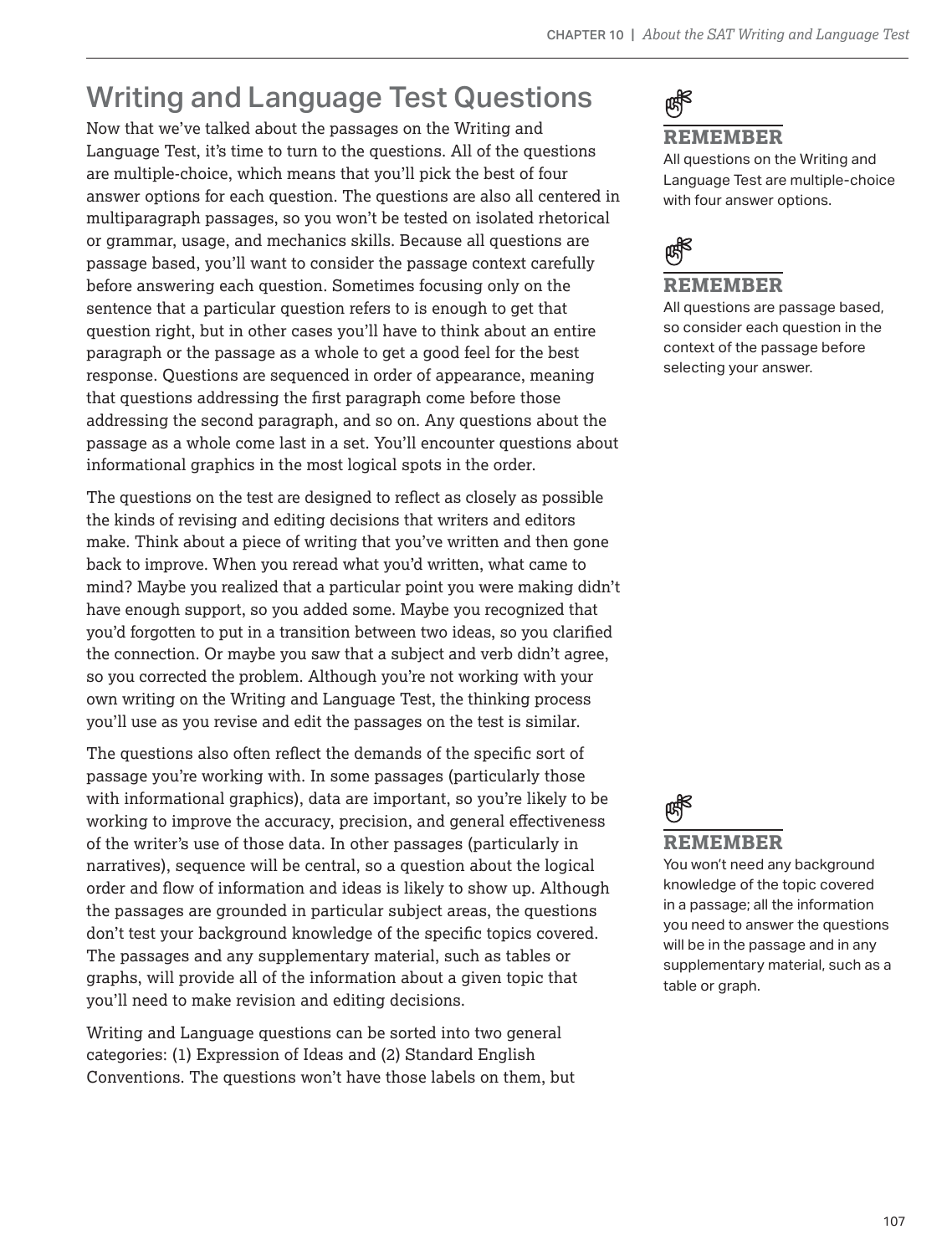### 咪 **REMEMBER**

Expression of Ideas questions ask you to assess and improve the substance and quality of passage text, while Standard English Conventions questions require you to recognize and correct errors in grammar, usage, and punctuation.

usually it'll be pretty easy to tell the difference. A brief discussion of each category should help you get a sense of what's on the test, what knowledge and skills you're likely to make use of, and how to focus your preparation for the test.

- **1. Expression of Ideas:** These questions focus on the rhetorical elements of passages. To put it another way, Expression of Ideas questions deal with improving the substance and quality of the writer's message. You'll be asked to revise passages to improve the development of the topic, the organization of information and ideas, and the effectiveness of the language use. Development questions are about main ideas (such as topic sentences and thesis statements), supporting details, focus, and quantitative information in tables, graphs, charts, and the like. Organization questions focus on logical sequence and placement of information and ideas as well as effective introductions, conclusions, and transitions. Effective Language Use questions ask you to improve precision and concision (e.g., eliminating wordiness), consider style and tone (e.g., making sure that the tone is consistent throughout the passage), and combine sentences to improve flow and to achieve particular rhetorical effects (such as emphasis on one point over another).
- **2. Standard English Conventions:** These questions focus on recognizing and correcting grammar, usage, and mechanics problems in passages. More specifically, these questions ask you to recognize and correct errors in sentence structure (such as runon or incomplete sentences), usage (such as lack of subject-verb or pronoun-antecedent agreement), and punctuation (such as missing or unnecessary commas).

### The Writing and Language Test in Overview

Some of the basic elements of the Writing and Language Test are listed below. Familiarizing yourself with this overview may help you prepare for the test and pace yourself on test day.

- Total Ouestions: 44
- Total Time: 35 minutes (on average, slightly under a minute per question, inclusive of passage reading time)
- Number of Passages: Four
- Passage Length: 400 to 450 words; total of 1,700 words
- Passage Subjects: One passage on a career-related topic and one passage each in the humanities, history/social studies, and science
- Passage Writing Modes: One nonfiction narrative, one to two informative/explanatory texts, and one to two arguments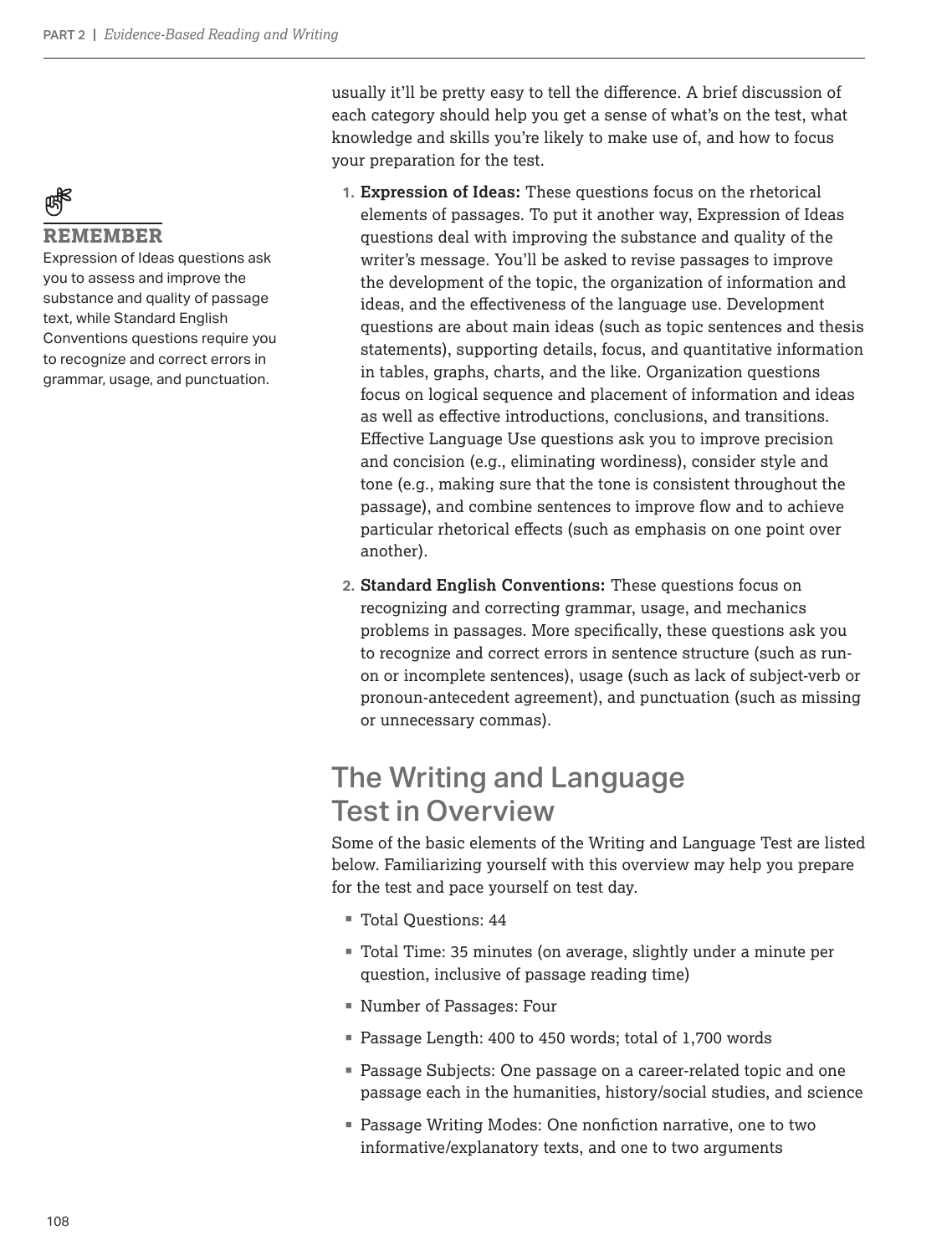- § Passage Complexities: A defined range from grades 9–10 to early postsecondary
- Questions per Passage: 11
- In addition to an overall test score, the questions on the Writing and Language Test contribute to various scores in the following ways:
	- \* Expression of Ideas: 24 questions, generally six per passage
	- **\*** Standard English Conventions: 20 questions, generally five per passage
	- Command of Evidence: Eight questions, generally two per passage
	- Words in Context: Eight questions, generally two per passage
	- w Analysis in History/Social Studies: Six questions (all of the Expression of Ideas questions on the history/social studies passage)
	- \* Analysis in Science: Six questions (all of the Expression of Ideas questions on the science passage)

**NOTE:** *Some Writing and Language questions contribute to multiple scores.*

## Chapter 10 Recap

The SAT Writing and Language Test measures your knowledge and skills in revising and editing texts widely varied in purpose, subject, and complexity. The questions on the test are multiple-choice and passage based; represent the kinds of choices writers and editors routinely have to make; reflect differences in the content and nature of the passages; and cover two basic areas: Expression of Ideas and Standard English Conventions. Questions don't test topic-specific background knowledge. All of the information about each topic needed to answer the questions is provided to you. Some passages and/or questions on the test include one or more informational graphics.

The Writing and Language Test offers a significant but fair challenge to college- and career-ready students. Since the questions are fairly "natural" in the sense that they mimic common revision and editing issues and are based in extended pieces of high-quality writing, you won't have to worry about applying obscure conventions or dealing with highly artificial or brief passages that provide little context for an answer. On the other hand, you *will* have to pay attention to the context as you answer the questions. Sometimes you'll have to "read around" a given place in the passage— looking both before it and after it—or you'll have to think about the whole passage to see how the larger text influences the answer to a particular question. Sometimes, too, what would seem like the best answer in many situations—such